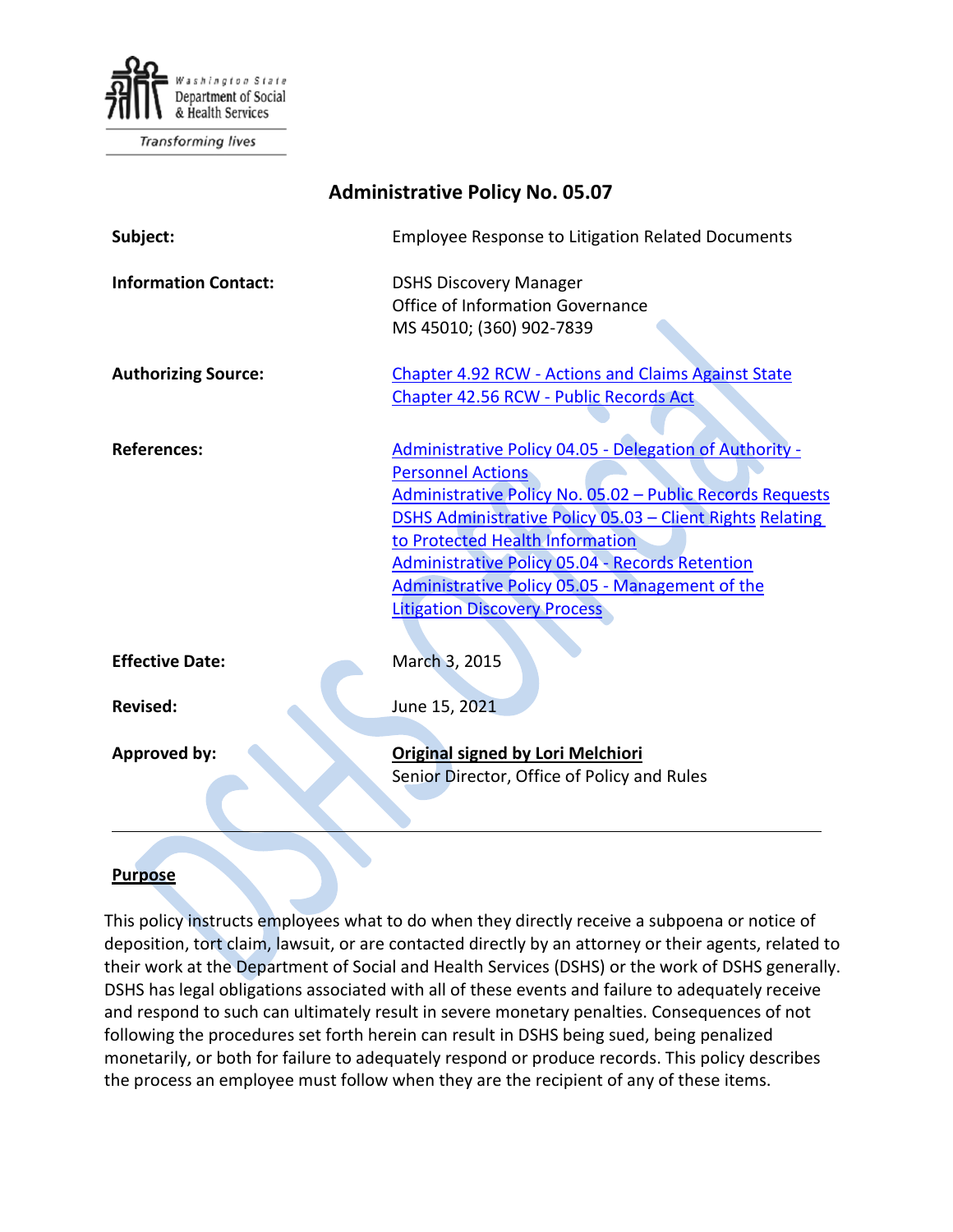### **Scope**

This policy applies to all DSHS programs and employees when they are the direct recipient of any of the following related to their work or the work of DSHS:

- Subpoena, court order, or notice of deposition
- Tort claim
- Lawsuit or complaint

### **Definitions**

**Attorney General's Office – Social and Health Services – Olympia (SHO):** The Social and Health Services – Olympia Division of the Attorney General's Office (AGO) includes attorneys and professional staff who provide legal advice and representation to DSHS. SHO can be reached at (360) 586-6565.

**Complaint:** A legal document that serves as notice to the defendant that legal action is underway.

**Court order:** A directive issued by a court or a judge requiring a person to do or not do something.

**Discovery coordinator (DC):** The person appointed by each administration to coordinate with and assist AGO representatives when litigation is reasonably anticipated, or a Litigation Hold Notice or a Discovery Request is issued that involves their respective program. A list of DCs for each administration is found here: [Discovery Coordinators](http://one.dshs.wa.lcl/FS/Records/Discovery/Pages/Coordinators.aspx)

**DSHS appointing authority:** Designated by the secretary to take personnel actions per [DSHS](http://one.dshs.wa.lcl/Policies/Administrative/DSHS-AP-04-05.pdf) [Administrative Policy 04.05.](http://one.dshs.wa.lcl/Policies/Administrative/DSHS-AP-04-05.pdf) Appointing authority may be, e.g., a regional administrator, division director, or assistant secretary.

**DSHS chief risk officer:** Advises the secretary and executive leadership team on potential risk issues of significant consequence to DSHS' strategic goals and manages the enterprise risk management office. The chief risk officer can be reached at **DSHS Chief Risk Officer**.

**DSHS discovery manager:** The single, central point of contact in DSHS identified to receive discovery requests or litigation hold notices from the AGO. The discovery manager notifies affected administrations of the discovery requests or litigation hold notices, and assists in coordinating the agency's responses, within and between administrations, where necessary. The discovery manager reports to the agency's chief risk officer. The discovery manager can be reached a[t DSHS Discovery Manager.](mailto:DSHSdiscoverymanager@dshs.wa.gov)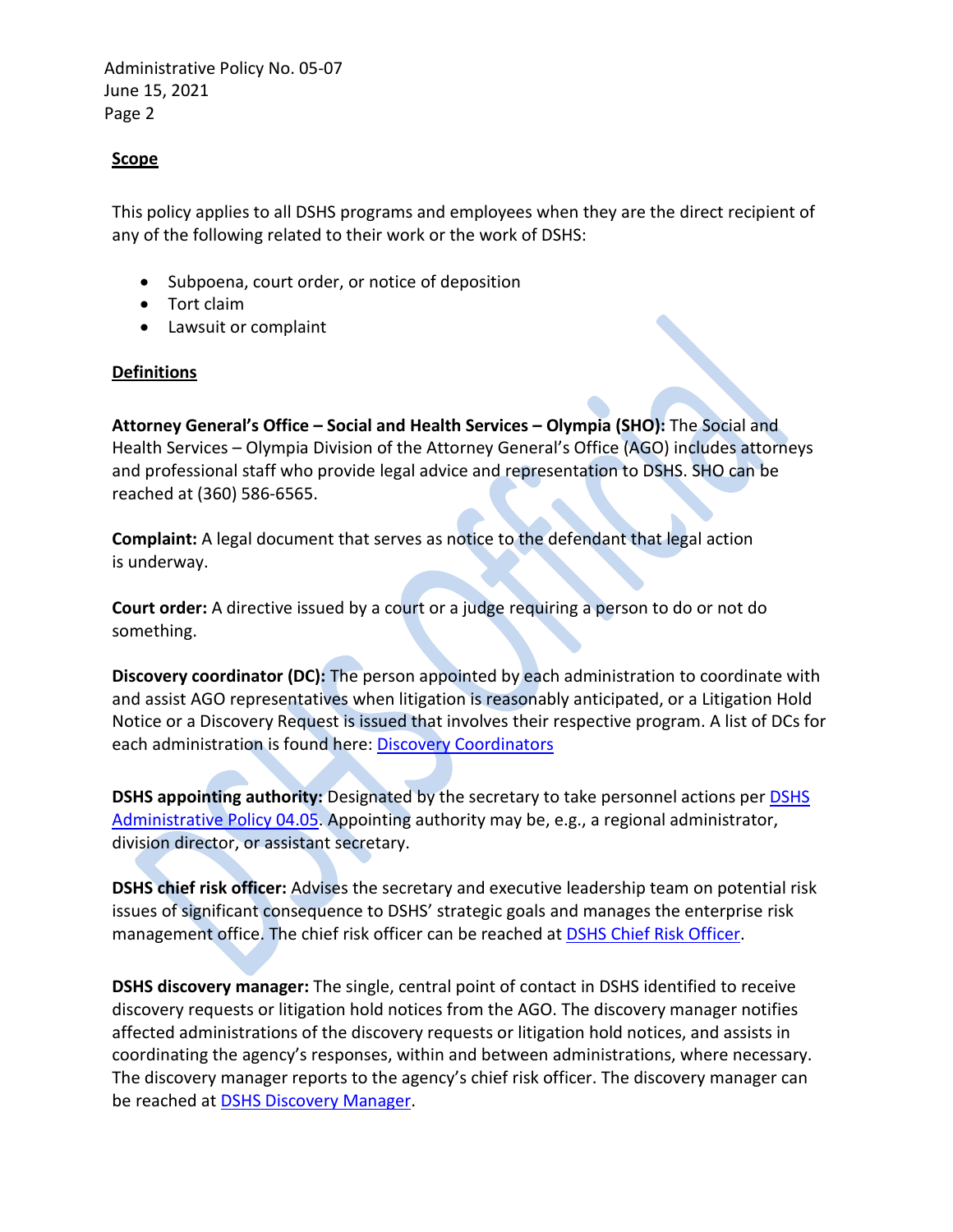**Lawsuit:** A claim or dispute brought to a court of law for adjudication involving a claim, complaint, and other documents by one party against another.

**Notice of deposition:** A legal notice directed to a DSHS employee to appear at a certain time and place in order to give sworn testimony about DSHS business, in response to questions posed by an attorney.

**Office of Risk Management:** The [Office of Risk Management \(](http://www.des.wa.gov/services/Risk/Pages/default.aspx)ORM) administers the selfinsurance liability program. This program investigates, processes, and adjudicates all tort and sundry claims filed against Washington state agencies. ORM also manages risk financing (including commercial insurance), provides loss prevention services, and administers the loss prevention review team program. In addition, it provides oversight of joint self-insured local government property/liability programs and individual or joint self-insured local government employee health and welfare benefit programs.

**Records coordinator:** The person appointed by administration or division management to assist with records management and retention duties. See Administrative Policy 05.04, [Records](http://one.dshs.wa.lcl/Policies/Administrative/DSHS-AP-05-04.pdf) [Retention.](http://one.dshs.wa.lcl/Policies/Administrative/DSHS-AP-05-04.pdf)

**Subpoena:** A written document issued by a government agency, most often a court, which has the authority to compel testimony by a witness or production of documents subject to penalty for failure to do so. A subpoena may also be issued by an attorney in an active court proceeding.

**Tort Claim:** A formal written filing with the state Office of Risk Management under [RCW](http://apps.leg.wa.gov/RCW/default.aspx?cite=4.92.100) [4.92.100](http://apps.leg.wa.gov/RCW/default.aspx?cite=4.92.100) in which the claimant alleges that certain kinds of harm or damages were caused by the State of Washington, its agencies or state employees.

# **Policy**

# **A. Subpoena, court order, or notice of deposition**

- 1. If an individual attempts to serve an employee with a work-related subpoena to testify, court order, or a notice of deposition, the employee must follow these procedures:
	- a. If the document names DSHS as a whole as a defendant, the recipient should not accept service and should direct the deliverer to the AGO –SHO.
	- b. If the document names another employee as a defendant, the recipient should not accept service and should direct the deliverer to the other employee, unless the recipient has authority to sign on behalf of the named employee.
	- c. If the employee is individually named as a defendant, sign for delivery and receipt.
	- d. Notify their direct supervisor and administration-designated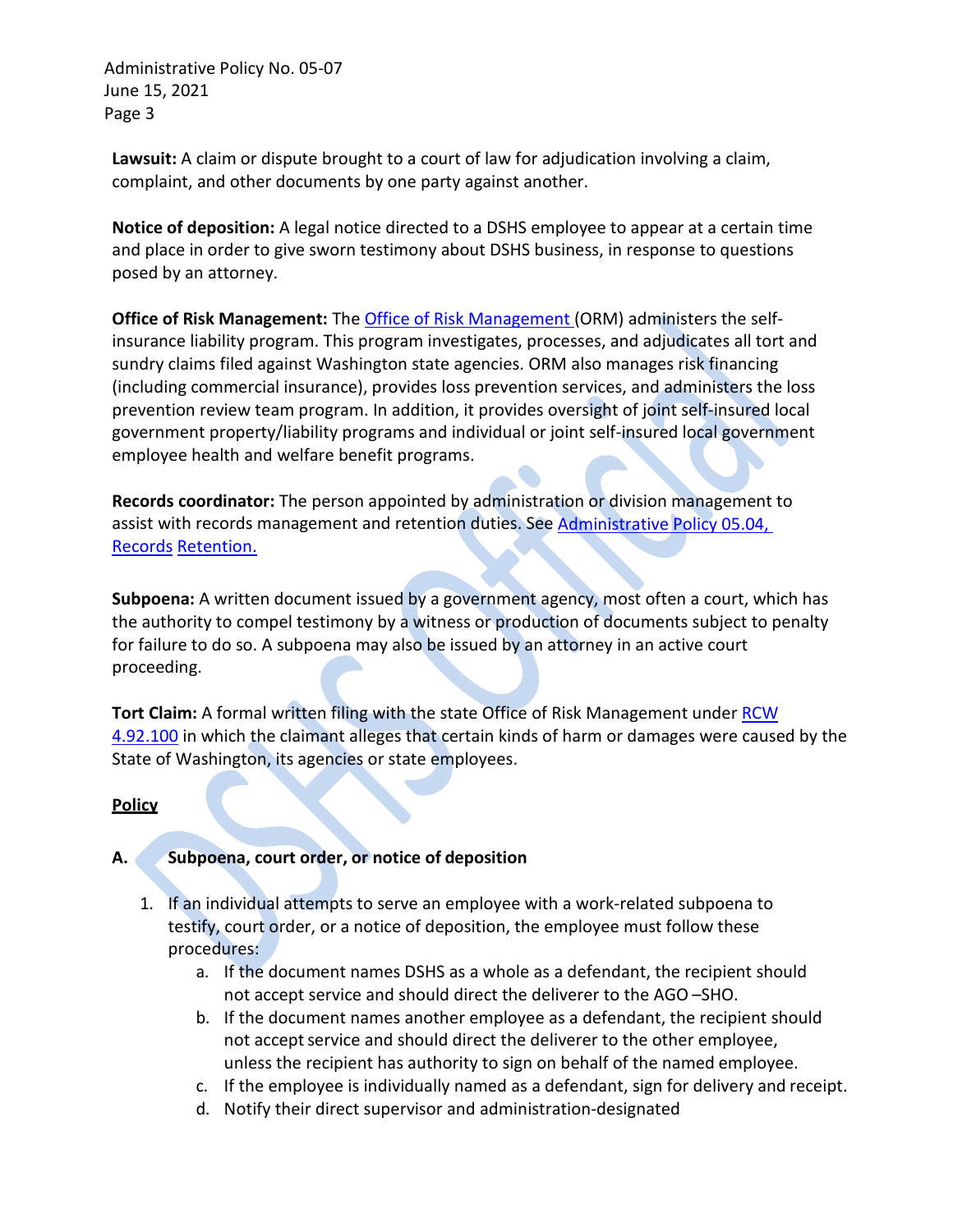discovery coordinator within 1 business day of receipt.

- i. The discovery coordinator will respond according to internal agency policies and must notify the following individuals within 1 business day of receipt:
	- 1. DSHS chief risk officer
	- 2. Attorney General's Office SHO
	- 3. DSHS appointing authority
	- 4. DSHS discovery manager
- 2. Subpoenas, court orders, or other process served on employees to obtain records must be handled as prescribed by section (D)(4) of [Administrative Policy 05.02 –](http://one.dshs.wa.lcl/Policies/Administrative/DSHS-AP-05-02.pdf) Public [Records](http://one.dshs.wa.lcl/Policies/Administrative/DSHS-AP-05-02.pdf) [Requests.](http://one.dshs.wa.lcl/Policies/Administrative/DSHS-AP-05-02.pdf) Each administration will assign a staff member as point person for processing these requests, which may be the discovery coordinator, records coordinator, or other designated person, and will be responsible for informing staff of the designation
- 3. Subject to limited exception, employees must comply with valid subpoenas, court orders, or other process requiring appearance at a deposition or to testify at a court proceeding. Employees named in such a subpoena should discuss with their direct supervisor(s) whether appearance is necessary or will be objected to by the AGO.
- 4. Administrations may implement more specific policies regarding the handling of subpoenas and notices of deposition that supersede Administrative Policy 5.07 with approval of the discovery manager and chief disk officer.

# **B. Tort Claim**

- 1. State law [\(RCW Chapter 4.92\)](http://apps.leg.wa.gov/RCW/default.aspx?cite=4.92) requires that all tort claims against DSHS be filed with the Office of Risk Management (ORM) within the Department of Enterprise Services (DES). Tort claims against DSHS are not valid unless the procedures designed by DES are met. Procedures for properly filing a tort claim with DES is found here: [DES Tort Claim Filing](http://des.wa.gov/services/Risk/claims/Pages/standardTortClaims.aspx) **[Procedures](http://des.wa.gov/services/Risk/claims/Pages/standardTortClaims.aspx)**
- 2. If an individual attempts to serve an employee with a work-related tort claim, the employee must follow these procedures:
	- a. Do not accept the claim.
	- b. If possible, direct the claimant to **[DES](http://des.wa.gov/services/Risk/claims/Pages/standardTortClaims.aspx)** so they can properly file the claim.

### **C. Lawsuit**

1. If an individual attempts to serve an employee with a work-related lawsuit complaint, the employee must follow these procedures: